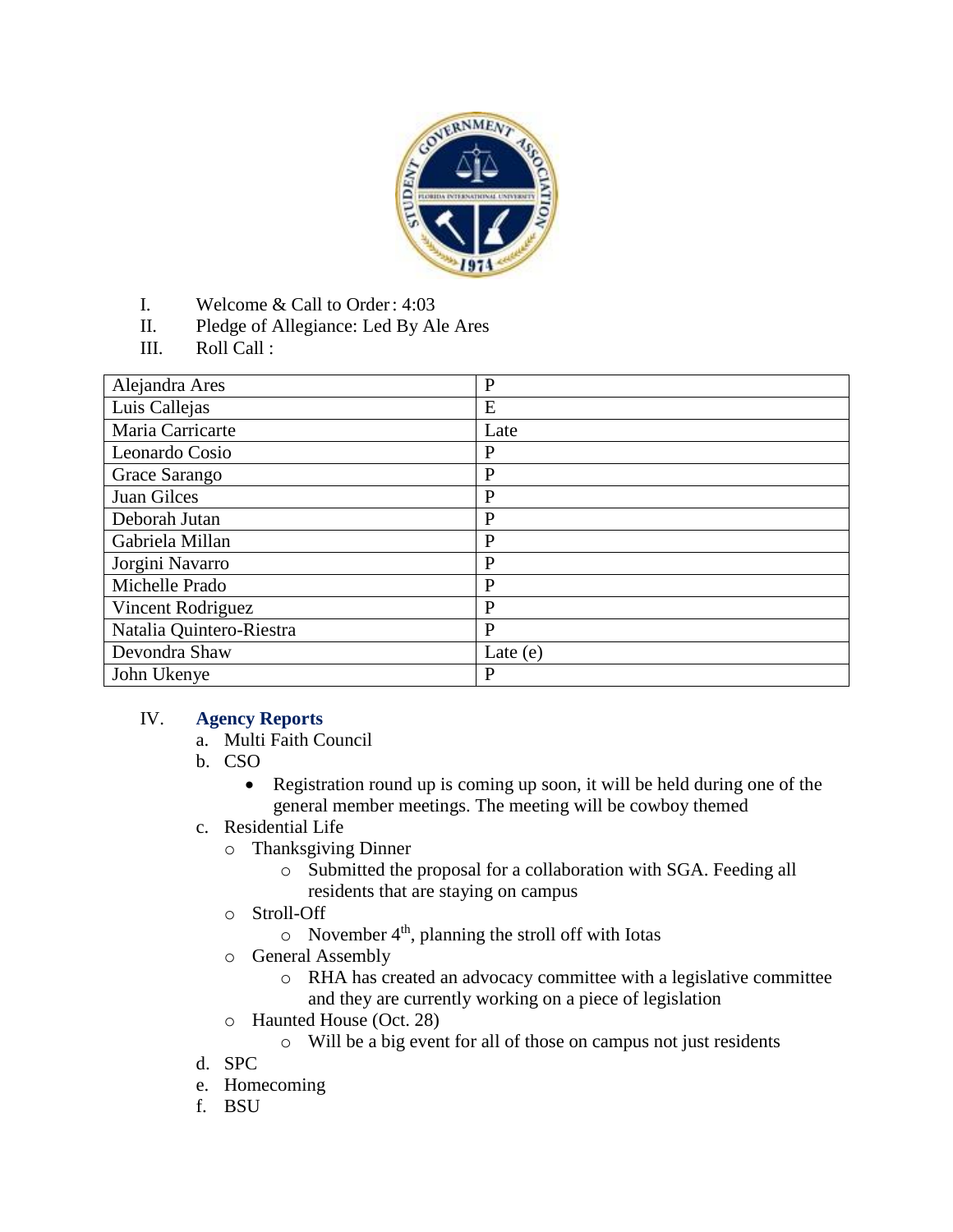- BSU after dark held on October 29 in DM Pit from 9pm- 12am it is one of the biggest programming events
- BSU is looking to collaborate for all black history events
- BSU is having a thanksgiving event as well.

# V. **Cabinet Reports**

- a. **Deputy Chief of Staff (Leo Cosio & Ale Ares)**
	- **Ale**
		- o Buttons now have SGA logo
		- o An idea would be to work on getting a kiosk on campus that works with taking a quiz and it can help diagnose possible mental health issues. A potential simulation is being discussed for a collaboration with the apple campus rep and using the quiz before the incorporation of a kiosk
	- **Leo**
		- o Having a meeting with apple campus rep on Friday and it has to do more about promoting both sides
		- o Mid November doing the tech workshop
- b. **Marketing Coordinators (Maria Carricarte)**
	- Share the promotional flyers
- c. **Student Experience Coordinator (Natalia Quintero-Riestra)**
	- Spooktacular
		- o Sign up for as many shifts as you can
		- o Sign up for any possible donations that you can contribute to the Spooktacular
		- o Help getting the words out about the pumpkin decorating contest

### d. **Student Development Coordinator (Michelle Prado)**

- Engagement week is in November and sent an email to Nashira to hash out the current progress
- Contacted other members of cabinet to be a part of the event
- The flyers are in for the event to start being promoted
- A tentative event right before thanksgiving break, reached out to FIU CSA to have a forum like event that can talk about steps to take in that situation and can possibly have a fundraising component to the event as well.

# e. **Panther Rage Coordinator (Deborah Jutan)**

- I give a shirt is on Friday
	- o Sent out the tabling opportunities
- Working on the event proposal on spring
- Working on getting a group of students to create the group of Rosenberg's Rowdies
- Emailed the SLS chair to be able to spread the word to all freshmen in all SLS classes
- f. **Veteran Affairs Coordinator (Vincent Rodriguez)**
	- Forms are being submitted, to reserve Parkview Multipurpose Room.
	- SVC had general body meeting 10/15/15, they have impeached former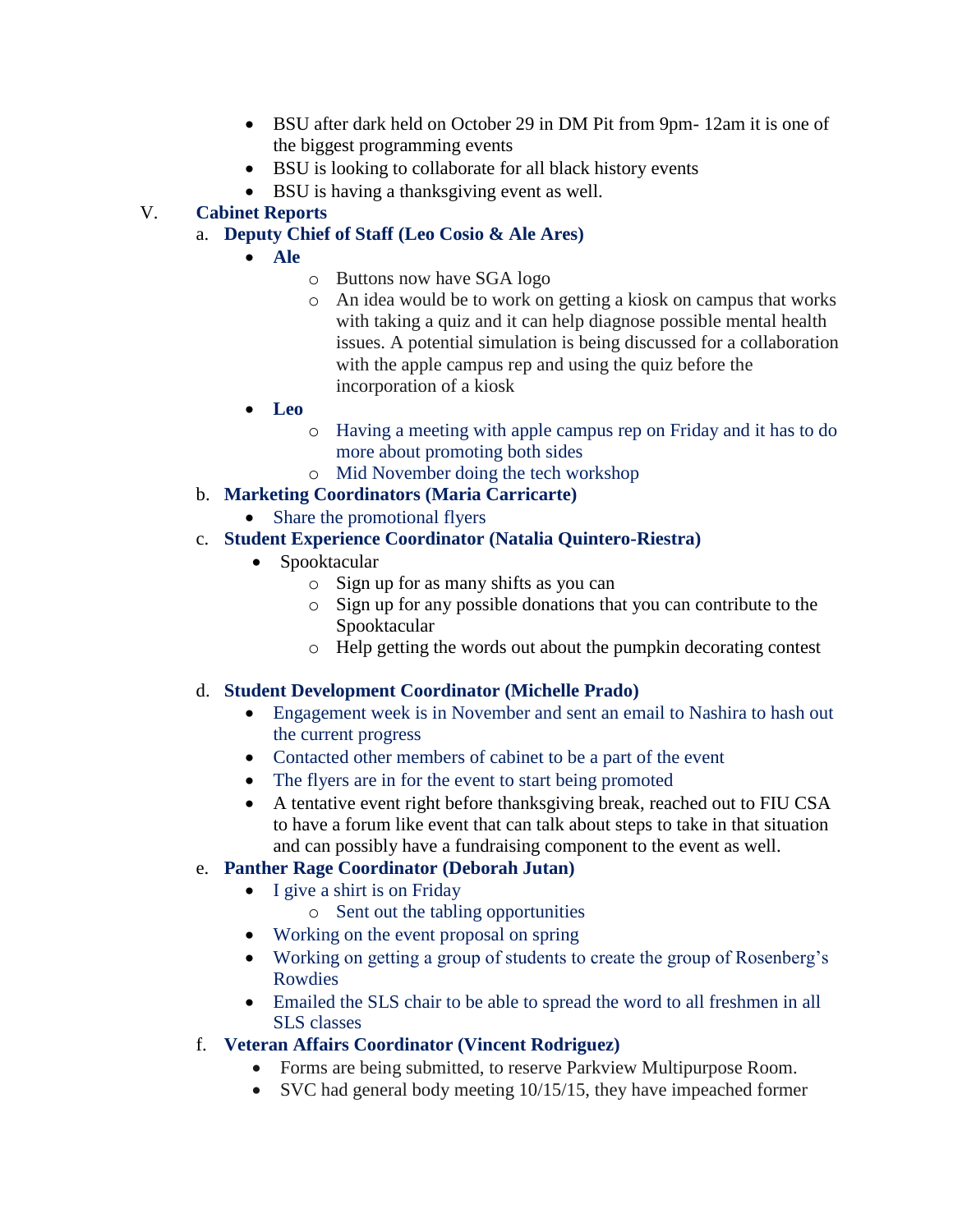president, and I will be meeting with their reformed eboard upcoming.

- Working with Michelle for Engagement Week.
	- $\circ$  On the 10<sup>th</sup> there will be an event on the GC lawns with a wall climbing wall and other activities

#### g. **Special Events Coordinator (John Ukenye & Grace Sarango)**

#### **John**

- o Recharge for Finals
	- List of giveaways has been finalized
	- Booking the area in front of Pollo, Burger King and Bustelo to be able to line people up into Fresh
	- Tutoring is being considered by the committee but it can not be funded by SGA
	- **Pre Finals week looking to get coffee for Wednesday,** Thursday and Friday starting at 8:30- 9PM as a self serve coffee bar.
	- **Tuesday of Finals Week will be coordinating for PDQ and** having a salad option
	- On Monday it will be from 10:30- 12:30 and Tuesday will start at 7PM
- **Grace**
	- o Trail Of The Torch:
		- The event was a success; we interacted with many students giving them more information about FIU facts and history.
		- **More giveaways should be implemented on future events** since they were very popular with our students. (Water bottles and gym bags). All giveaways ran out quick
		- Thank you to all of you who were present at the event.
	- o Spooktacular
		- Friday October 30th, from 9am until 5pm in the GC pit.
		- Doodle form sent.
		- 50% of cabinet and senate must be present at the event.

### h. **Lobbying Coordinator (Juan Glices)**

- Meeting with Alexis
	- o Started working on talking points with the lobbyist that is going to be hired for FIU. One of the ideas in a call to action newsletter to mobilize the entire student body
	- Engagement Week
		- o The flyer and proposal has been submitted
		- o The title is Agents of Change
		- o Following up with the governmental relations office to confirm the officials coming to the forum
- i. **Governmental Affairs Coordinator (Devondra Shaw)**
	- Its on Us committee will be working on climate survey.
- j. **Intern Coordinator (Jorgini Navarro)**
	- Interns are signing up for United Way Canning
		- o Not all interns are signing up for the canning meaning that more